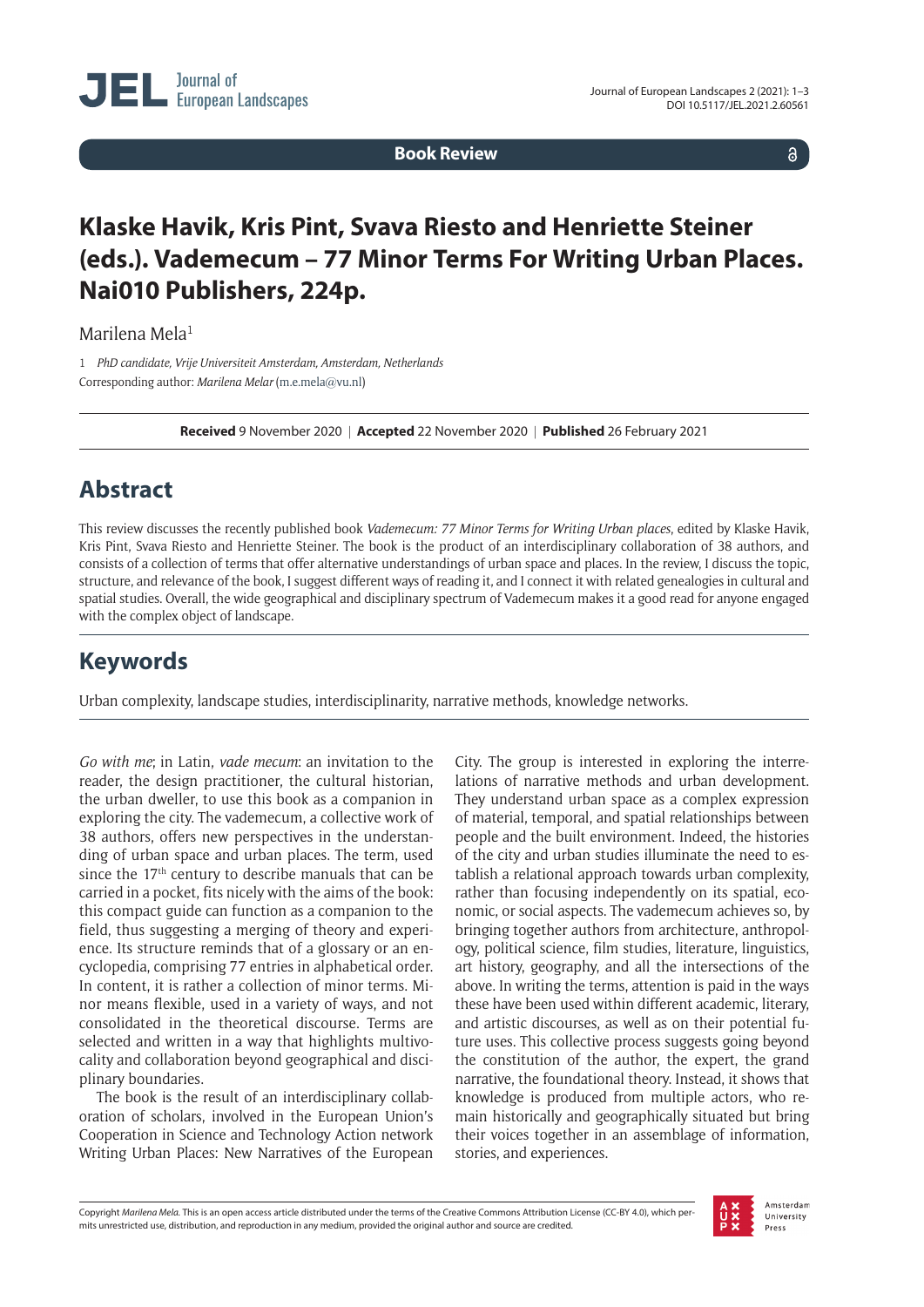In the introduction, the editors present the interests and relevance of the volume and reflect on the idea of a collective and networked production of knowledge. They show the urgency of seeking alternatives to traditional, constituted models of spatial development, and of bridging the world of theory with the one of practice. In an ever-changing urban environment, professionals in the fields of architecture, heritage management, landscape architecture, spatial planning, and policymaking should imagine new ways of thinking and doing, by challenging normative frameworks and constituted practices. The editors explain how the focus on minor terms can be crucial in this process: minor is used in contrast with major, to describe words the meaning of which is not consolidated within the academic discourse, thus remaining flexible and open to multiple interpretations. The use of the word *minor* draws on the work of Gilles Deleuze and Felix Guattari on Kafka's minor literature. The editors cite literary theorist Ronald Bogue, who understands minor literature as written in the context of cultural minorities, and as such, involving particular appropriations of language and alternative imaginations. Similarly, architect Jill Stoner describes minor architecture as emerging from the bottom of dominant power structures. In vademecum, minor means "the local, and possibly the alternative, the disenfranchised or the overlooked" (Havik et. al. 2020).

The rest of the volume comprises the 77 minor terms in alphabetical order. All terms have a spatial relevance and can be potentially taken out in the field, to enrich our understanding of urban places. The editors describe the selection of terms as not exhaustive, but positively incomplete; rather than a finite project, this is conceived as a design exercise. Each entry takes up to one page of text, written by a different scholar. The texts are elegantly curated, and trace concisely the main uses and functions that the term has undergone within diverse disciplines, as well as its potential futures. This genealogical endeavor is supported by well-selected references to the work of influential thinkers. Thus, the authors do not claim the authority of experts, but bring other voices into the conversation, letting the texts function as portals to a multiplicity of discourses. The end result is an accumulation of readings. The notion of travel seems to be crucial, both in the selection and in the writing of the terms. The disciplinary and geographical dispersal of the authors shows that the terms are traveling, in the sense that they can be borrowed and used in different places and contexts. But these travels change the concepts themselves, linking them to new significances and values.

The reader is invited to participate in this game: to read, understand, and appropriate the terms through the filters of her own experiences and questions. In an interactive process between the reader, the author, and the referenced thinkers, a discursive network is activated, which engages previous concepts and future ideas in threads of relationships. This means that similarly to every other book, but perhaps more explicitly, every reader gets something different out of it, depending on her background and interests. Personally, as an architect with an interest in heritage and landscape, I reconnected with loved terms, such as *atmosphere, landscape biography, townscape, or commons.* I discovered entirely new ones, like *artialization, fourth place, moulage and planthropocene.* And I saw others from completely new viewpoints, including *calmness, gigantism,* and *plasticity.*  For people engaged with spatial research, the flexibility and plasticity of the terms might feel like a threat: it reminds that one can never keep up with the genesis, transformations, and interpretations of language that is used to write places. The vademecum suggests that this confusion is potentially valuable: every personal collection of knowledge and experience adds something to the understanding of the rich complexity of the urban.

The broad scope and clarity in expression of the book render it interesting and useful to a variety of readers. The collection and use of terms do not refer only to academic contexts, but also to artistic, activist, and professional reams. For city-dwellers, it can function as a compelling introduction into the complex world of spatial studies. For professionals in architecture or urban design, as a bridge between theory and practice. For experienced researchers, as a reminder of the multiple ways our use of language can change the discursive and material reality. For writers and artists, it can open multiple windows of imagination towards the city and the landscape. Depending on the different aims, interests, and personalities, the vademecum can be read in many different ways: Alphabetically, as a continuous read, allowing the reader to discover interrelations between the different entries. Purposefully, as a sort of glossary, when looking for a term that captures an urban process. And intermittently or even randomly, during an urban exploration, as a way of connecting concepts with experience. This might connect the reader in an embodied way to some of the major voices on phenomenology and experience, who are referenced throughout the book. We are then Walking in the city with Michel de Certeau (1984) and accompanying Walter Benjamin's flaneur (2006), not standing critically against things, but strolling among them.

Overall, I believe the vademecum is achieving its goal to connect the reader with urban space, schools of thought, and storytelling devices. While the editors warn the collection of minor terms is necessarily incomplete, I think the introduction would benefit from a short explanation of how the 77 terms were selected. Beyond that, the manual could be enriched by the reader herself, who could keep collecting minor terms during her readings or urban explorations. From a graphic design perspective, the book is functional and elegant, and the way the text and references are organized on each page makes reading an exciting experience. The playful nature of the book can be inscribed to the long tradition of cultural studies in exploring media that can deal with spatial complexity. Publications such as the recently launched, and widely disseminated Feras Atlas,